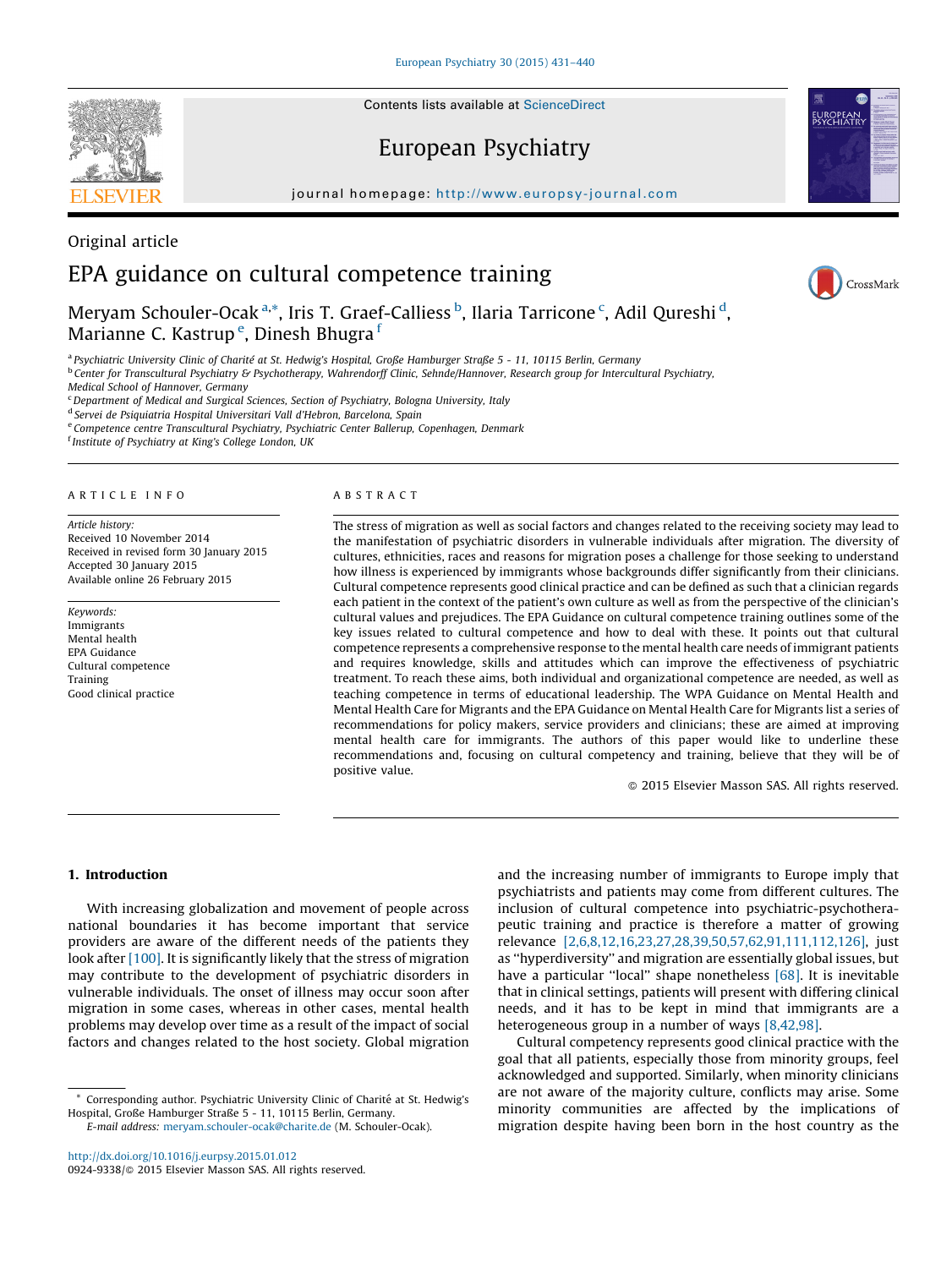descendants of first generation immigrants. However, the needs of both minority patients and of minority psychiatrists are clinically relevant [\[56,76,82\].](#page-8-0) Whether or not a minority patient is a migrant, cultural competency training can be seen as beneficial for all clinicians [\[8,11,12,16,23,39,129\]](#page-7-0). Cultural competency is about skills that a clinician can employ to understand the cultural values, attitudes and behaviors of patients, especially those whose cultural background differs from that of the mental health professional [\[3,8,12,16,77,96\].](#page-7-0) It should also be noted that therapists who show multicultural competence receive higher ratings than therapists who do not show multicultural competence [\[121\]](#page-9-0).

Mental health specialists regularly come into contact with patients from different cultural backgrounds, whose mental health is seriously affected by their immigration trajectory and/or the social conditions in which they live in the receiving country [\[40,77\].](#page-8-0) The wider social determinants of their health (including mental health) are often different from those of the settled community and may require health care professionals to use a different approach  $[8,12,16,56]$ . We know that culture plays an important role in the symptom presentation of distress and illness and, moreover, that cultural factors have quite an impact on the diagnostic process and the treatment strategies in all populations [\[3,39,77,101,108,122\].](#page-7-0) Cultural competence is one concept that has been advanced as a way of capturing the capacity to provide appropriate care for diverse patients, overcoming socio-cultural differences and other systemic challenges to reduce disparities with regard to mental health care provision [\[6,16,79,91,117,129\].](#page-7-0) Cultural competence is defined as the ability to understand and be aware of cultural factors in the therapeutic interaction between the therapist and the patient [\[6,8,13,39,71,111,112\].](#page-7-0) This should be applicable to all patients and therapeutic interactions [\[6,78,](#page-7-0) [114\]](#page-7-0). Cultural competence includes an awareness of the impact of the psychiatrist's own ethno-cultural identity on his patients [\[62\]](#page-8-0). It is often erroneously assumed that only minority patients have cultures. All patients and staff are shaped by their own cultures with respect to ethnicity, religion, professional world etc., which can be very different from the patients' ones.

Cultural competency is not about learning the language or adopting the cultural values of a patient, but rather about respecting differences and making sure that these are bridgeable in order that they do not negatively impact upon the diagnostic and therapeutic process [\[51,79,96,97,116,127,129\].](#page-8-0) As rates of psychiatric disorders vary in different minority groups, it is vital that culturally sensitive psychiatric care is provided [\[1,7,8,25,52,77\],](#page-7-0) e.g. psychotic disorders in ethnic minorities in different countries (UK, Denmark, Netherlands) [\[83,118\]](#page-9-0). For the purposes of this guidance paper, cultural competence is best understood as a process or even a sort of meta-theory rather than a specific attainable skill set.

The objective of this document is to outline cultural competence, which can serve as a basis for the development of training but also be of use to psychiatrists and psychotherapists [\[91\]](#page-9-0). The document begins with a short overview on migration and mental health, intercultural and institutional barriers, therapies for minority groups, and psychotherapy using interpreter. A detailed description of cultural competence, structured in the context of knowledge, skills, attitudes, and components of cultural competency follows. Specific training issues, and finally, our recommendations are pointed out.

In this Guidance Document, we outline some of the key issues related to cultural competence, and cultural competence training, and how to deal with these, with a focus on psychiatrists.

## 2. Development of the guidance document

The European Psychiatric Association decided to publish Guidance documents on a number of topics and this topic was selected following discussions within the Guidance Committee. This Guidance document is based on current knowledge from existing policy documents issued by relevant bodies. Various international and European experts in the field were consulted. There are very few systematic reviews and the decision was made to gather opinions from experts who also contributed to the present paper. We deliberately chose to collect the views of these researchers and clinicians and not to conduct a systematic review. Next, we discussed these aspects and added the key issues related to cultural competence training based on our own expert knowledge, experience and good clinical practice to this guidance paper. The document was then circulated to the authors of the guidance paper for their comments and additions, which were amended accordingly. In addition, a literature search was conducted using electronic databases: all EBM reviews, EMBASE, Medline and PsychInfo. The search was performed using the terms ''immigrants, ethnic minorities, refugee, asylum seeker, cultural, transcultural, cross-cultural, inter-cultural, mental health, psychiatry, training, competence, competence training'' [\(Table](#page-2-0) 1). The inclusion criteria were: published in English, and specific for adult immigrants, ethnic minorities, refugees, and asylum seekers. It was decided not to use other languages for two reasons: firstly, as the main language of the EPA's activities is English. Second, it was not possible to gather accurate translations, which could be compared across countries at such short notice. The literature search resulted in 55 papers, which were subsequently reduced to 15 articles meeting the inclusion criteria [\(Table](#page-2-0) 1). These papers were screened, and due to constraints of space and since we were not carrying out a structured systematic review, we selected papers with meaningful results. Additionally, we looked at secondary references from key papers and gray literature was searched by hand using existing publications. We also checked the websites of several psychiatric organizations, especially focusing on Englishspeaking countries, to collect relevant information. The document was then circulated to the members of the EPA Guidance for their comments and was amended accordingly. Then the document was submitted to the EPA Board who approved it and their suggestions were taken into account.

## 3. Migration, minorities and mental health

It is well known that migration takes many forms, although it may be difficult to differentiate between forced and voluntary migration; both elements are often involved [\[8,74\]](#page-7-0). We do not propose to go into greater detail about migration and mental health in this document as an accompanying guidance paper on the mental health of immigrants covers these issues in depth [\[7\].](#page-7-0) It is well known that factors such as poverty, persecution or violence may play a role in migration. Within Europe there is an increase in immigration although this remains controversial and notions supporting migration are being challenged [\[93\]](#page-9-0).

There are additional specific issues related to undocumented, illegal immigrants, asylum seekers or refugees [\[30,69,70,99\]](#page-8-0). The fragility of their existence raises additional issues about clinical management. It is estimated that about 15% of immigrants are undocumented [\[8,24\].](#page-7-0) Globally, the annual flow of immigrants between 2005 and 2010 was estimated to be around 2.7 million, with about 100 million immigrant workers in 2009 [\[125\].](#page-9-0) According to the Organization for Economic Co-operation and Development (OECD), the percentage of the foreign-born population within the European Community in 2008 ranged from 4% in Finland to 37% in Luxembourg, with an overall average of 8% [\[85,128\].](#page-9-0) According to Destatis, a German institution for epidemiological statistics, the number increased in 2013 to 44.5% in Luxembourg, with an overall average of 6.72% [\[33\].](#page-8-0) More than half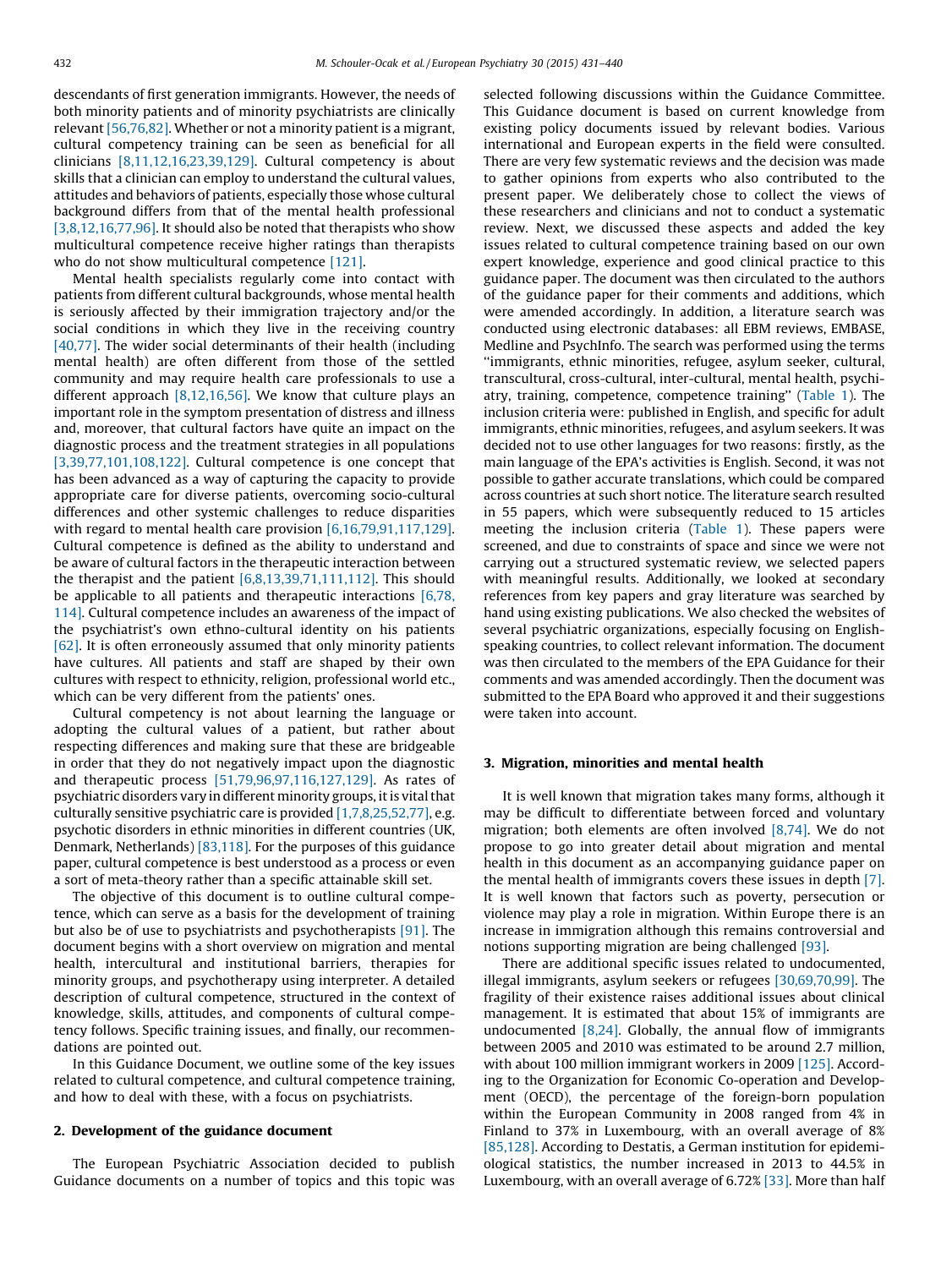## <span id="page-2-0"></span>Table 1

Literature search - identified articles during the systematic review.

| Used terms                                                                                                                                                                                                                            | Hits                                               | Inclusion criteria: published in English, and specific for adult<br>immigrants, ethnic minorities, refugees, and asylum seekers                                                                                                                                                                                                                                                                                                                                                                                                                            |
|---------------------------------------------------------------------------------------------------------------------------------------------------------------------------------------------------------------------------------------|----------------------------------------------------|------------------------------------------------------------------------------------------------------------------------------------------------------------------------------------------------------------------------------------------------------------------------------------------------------------------------------------------------------------------------------------------------------------------------------------------------------------------------------------------------------------------------------------------------------------|
| Search<br>Immigrants<br>Training psychiatry<br>Training psychiatry immigrants<br>Cultural competence<br>Cultural competence training<br>Cultural competence training psychiatry<br>Cultural competence training psychiatry immigrants | 15702<br>41976<br>155<br>6720<br>4357<br>251<br>19 | 3 articles are not in English<br>1 article highlights cultural competence training in oncology<br>1 article research among nurses<br>1 articel deals with family support<br>1 article is about Ernest Jones and the Isakowers<br>1 article is about qualitative research in emergency services<br>11 articles meet the inclusion criteria                                                                                                                                                                                                                  |
| Search<br>Mental health<br>Mental health immigrants<br>Mental health immigrants psychiatry<br>Mental health immigrants psychiatry cultural competence<br>Mental health immigrants psychiatry cultural competence training             | 214053<br>1317<br>403<br>23<br>10                  | 2 articles deal with children<br>1 article is in Danish<br>7 articles meet the incusion criteria (all articles were detected also<br>under "cultural competence training psychiatry immigrants")                                                                                                                                                                                                                                                                                                                                                           |
| Search<br>Cross-cultural competence<br>Cross-cultural competence training<br>Cross-cultural competence training psychiatry immigrants                                                                                                 | 1146<br>77<br>5                                    | 1 article is in Danish<br>1 article deals with children<br>1 article addresses to nurses                                                                                                                                                                                                                                                                                                                                                                                                                                                                   |
| Cross-cultural competence training psychiatry refugees                                                                                                                                                                                | 3                                                  | 2 articles meet the incusion criteria (both were detected also<br>under "cultural competence training psychiatry immigrants")<br>1 article is not in English<br>2 articles were included (detected also under "cultural<br>competence training psychiatry immigrants")                                                                                                                                                                                                                                                                                     |
| Search<br>Transcultural competence<br>Transcultural competence training<br>Transcultural competence training psychiatry                                                                                                               | 635<br>553<br>19                                   | 1 article deals with qualitative research on psychosis<br>1 article is on treatment of refugees<br>1 article is about telepsychiatry<br>1 article deals with cultural formulation services<br>1 article is on case study method<br>1 article is about salutogenese<br>3 articles deal with nursing<br>1 article is about leadership<br>1 article is not in English<br>1 article is a case report<br>1 article is on SOC and transcultural competence<br>1 article is on cultural consultation services<br>1 article is on contamporary pschiatric training |
| Search<br>Ethnic minorities<br>Ethnic minorities psychiatry<br>Ethnic minorities psychiatry cultural competence<br>Ethnic minorities psychiatry cultural competence training                                                          | 12179<br>798<br>16<br>8                            | 4 articles were included (3 of them were detected also under<br>"cultural competence training psychiatry immigrants")<br>1 articles focuses on nurses<br>1 article deals with children<br>1 article deals with depression<br>5 articles were included (2 of them were detected also under<br>"cultural competence training psychiatry immigrants")                                                                                                                                                                                                         |
| Search<br>Intercultural competence<br>Intercultural competence training                                                                                                                                                               | 89<br>68                                           | 1 article is on international partnership                                                                                                                                                                                                                                                                                                                                                                                                                                                                                                                  |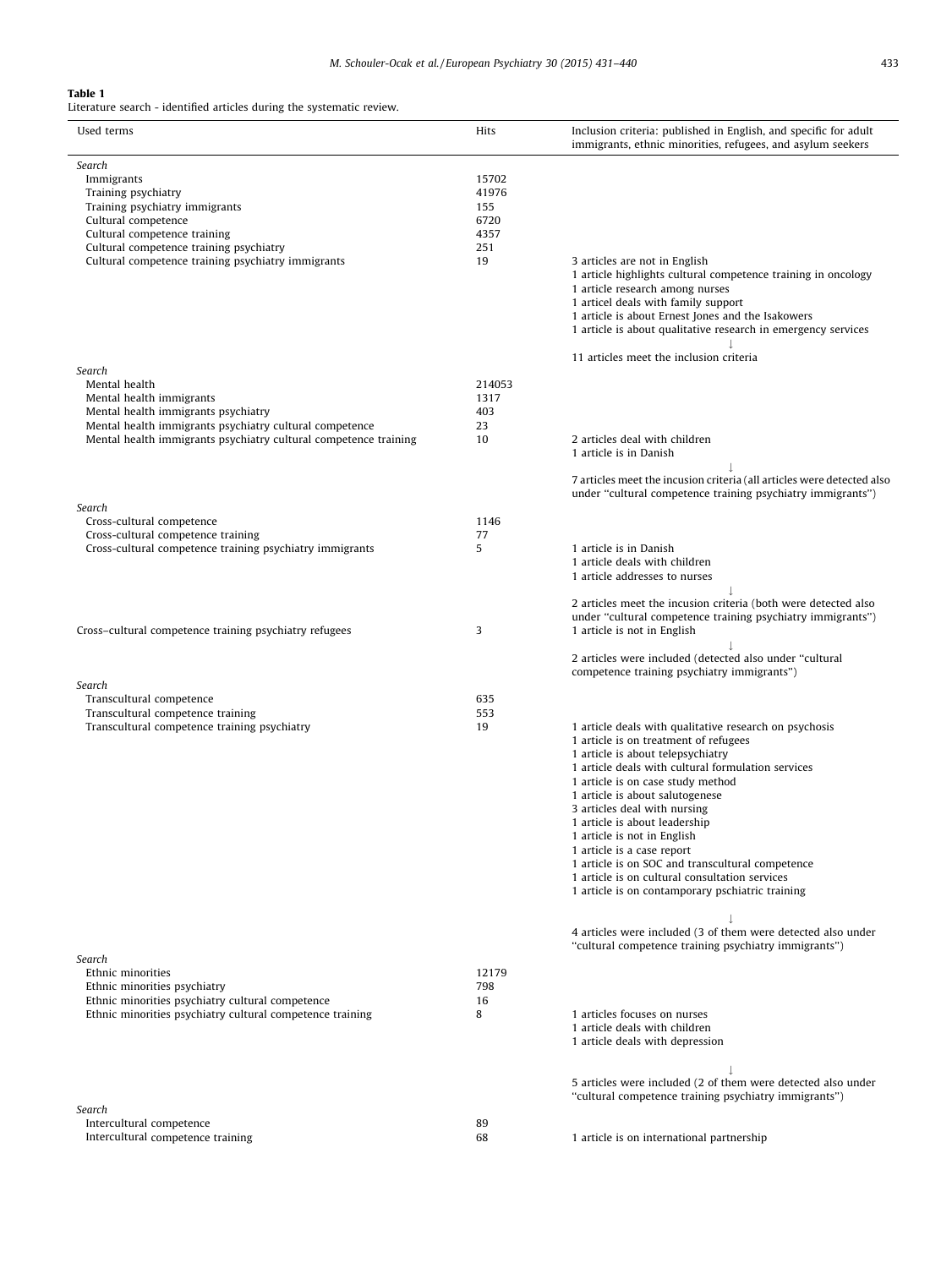Table 1 (Continued )

| Used terms                                   | Hits | Inclusion criteria: published in English, and specific for adult<br>immigrants, ethnic minorities, refugees, and asylum seekers                                                                                                                                                                                                                                     |
|----------------------------------------------|------|---------------------------------------------------------------------------------------------------------------------------------------------------------------------------------------------------------------------------------------------------------------------------------------------------------------------------------------------------------------------|
| Intercultural competence training immigrants | 9    | article is not in English<br>article deals with school students<br>article deals with physicians and students<br>article deals with children and adolescents<br>I article deals with nursing<br>Larticle deals with work rehabilitation<br>2 articles meet the inclusion criteria (both were detected under<br>"cultural competence training psychiatry immigrants) |
| Sum of the papers                            | 55   | 15 articles meet the inclusion criteria                                                                                                                                                                                                                                                                                                                             |

a million asylum seekers and refugees arrived 2013 in Europe. Most of them came from different crises areas of the world with different cultural issues [\[113\]](#page-9-0). Of course, it is important to know from which part of the world the asylum seekers and refugees come, whether they are Western-immigrants or non-Western immigrants. Clearly, global mental health training is becoming more and more important [\[55,115\].](#page-8-0) Sandhu et al. (2013) highlighted specific challenges to treating immigrants in mental health services across all 16 countries; these include complications with diagnosis, difficulty in developing trust and the increased risk of marginalization [\[95\].](#page-9-0) Almost a third of the UK's and Spain's immigrants come from outside Europe [\[21\]](#page-8-0), and although these immigrants are part of a new multicultural Europe, they are also beset by major physical and mental health concerns. Cultural influences on illness phenomenology, the role of language differences in clinical misunderstandings, and the complexities of culture and migration all have to be considered [\[48,53,78\]](#page-8-0). In any case, the explanatory models of the patients may vary from those of the psychiatrist as a function of factors such as migration, age, gender, experience, education and economic status  $[8,64,$ [66,67\],](#page-7-0) and this variation will affect therapeutic adherence and alliance. Cultural context and influences affect patients' and their families' understanding of the illness experience, but this may again change with acculturation  $[90,98]$ . One of the key lessons for psychiatrists, then, is to be aware of the acculturative processes.

Data on minorities' mental health is limited, e.g. data on addiction in immigrants [\[74\]](#page-8-0). There is a lack of epidemiological national studies on mental disorders, e.g. in Germany. Studies from other European countries found a greater risk for some mental disorders such as psychosis, dementia or suicidal behavior in immigrant groups [\[17,75,83,118,119\]](#page-8-0). An understanding of the background of immigrants is essential in order to effectively address health needs [\[76\]](#page-9-0).

Migration involves a process of moving from one cultural and social setting to another for an extended period of time, and may well involve the loss of the familiar language (especially colloquial and dialect), attitudes, values, social structures and support networks. Eisenbruch has termed this loss ''cultural bereavement'' [\[37\]](#page-8-0). The loss may be particularly serious in minority groups if the available social support is not adequate. Cultural bereavement may be misdiagnosed because of linguistic and cultural misunderstandings, and because of the use of Western diagnostic criteria in non-Western people [\[7,8\].](#page-7-0) Stress in immigrant groups may be related to three arbitrary stages: pre-migration, migration and post-migration. Social factors including cultural bereavement, culture shock, a discrepancy between expectations and achievement, and acceptance by the new nation can all affect adjustment [\[7–9\]](#page-7-0). Further risk factors in new communities can include social exclusion, stigma and discrimination. Stigma and social exclusion commonly affect a person's recovery process as well as opportunities for societal participation [\[71\].](#page-8-0)

The health status and health service usage of minority groups has not been well documented [\[92\]](#page-9-0). Improving this is critical and should be regarded as a high priority [\[92\].](#page-9-0) Various studies have reported a higher risk of psychiatric disorders such as depression, anxiety, suicidal behavior and psychosis among immigrants [\[1,10,17,19,52,83,108,114,118,119\].](#page-7-0) Factors such as loneliness, homesickness, loss of status, language problems, resident permit status, unemployment, poverty, low education, poor living conditions, open racism and dissonance between norms and values of the country of origin and the receiving country, can all play an important role [\[8,13,14,36,42,98\]](#page-7-0).

## 4. Intercultural and institutional barriers

In addition to the barriers already mentioned, another important barrier, especially for immigrants to Europe, is the lack of adequate legal entitlements [\[88\]](#page-9-0). Sometimes these barriers are mistakenly attributed to cultural differences and misunderstandings because the term 'culture' may be used as a putative politically correct expression reifying social differences and neglecting discrimination [\[47\]](#page-8-0). It is also helpful to recall that institutions have their own cultures which can produce barriers of various kinds, and minority groups may well face strong barriers to health care access [\[38,94,111,112\].](#page-8-0) Inequitable variation in the use and accessibility of health care services for immigrants, indigenous populations, and other minorities in EU countries remains a matter of concern for both health care providers and policy-makers; indeed, variations in health care usage between majority and minority populations have been noted [\[34\]](#page-8-0). Responsiveness to diversity is being recommended in European countries in order to improve access to care for minority populations as well as to improve the quality thereof [\[21,25,28,64,70,90\].](#page-8-0) A study conducted in Italy showed that immigrants' pathways to psychiatric services vary across cities. Social services were particularly important in referring immigrants to services providing culturally competent consultation-liaison activities [\[107\]](#page-9-0). Health care providers have both the obligation and the responsibility to ensure that all service users receive highest quality services according to their needs, irrespective of their background. According to Kirmayer et al.  $[60]$ , the effects of globalization on increased flows of knowledge and the confrontation of different value systems heighten the importance of cultural psychiatry as a central pillar of clinical training. Kirmayer et al. [\[60\]](#page-8-0) developed training methods using intensive case studies, education in pluralism, inter-institutional and intersectorial work, and fostering reflection on ethical issues. With the help of this clinical training, the usage of mental health care services by immigrant patients is hoped to increase.

De Jong [\[32\]](#page-8-0) uses the term 'interculturalization' and defines it as the adaptation of mental health services to suit patients from different cultures. He developed a model to promote and assess interculturalization of mental health care services in Western multicultural societies. He suggested four contexts in which changes are necessary: the relationships between the immigrant patient and the health care workers and the treatment team; organizational adaptations required in the treatment context of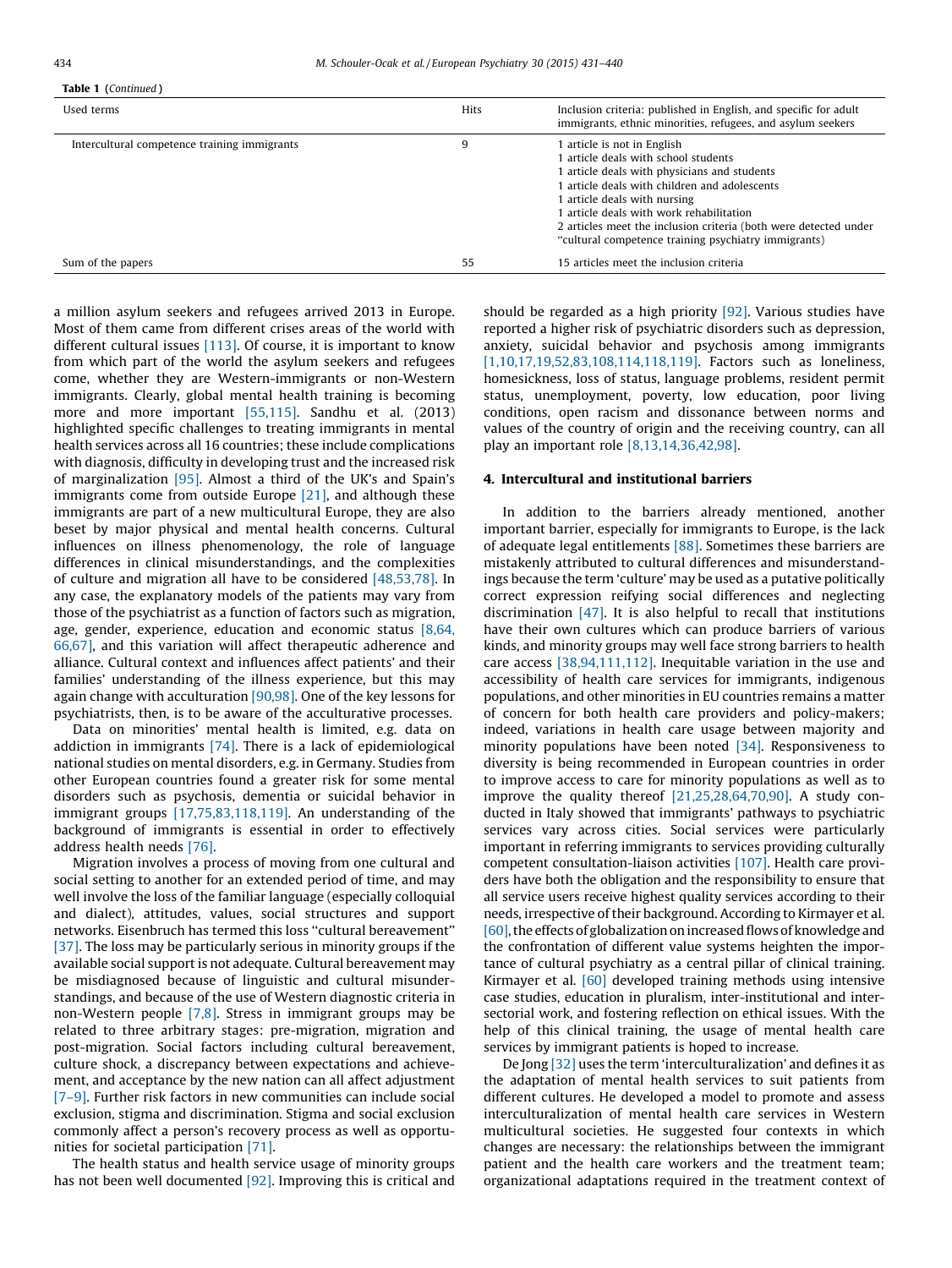the mental health care facility; the relationship between the mental health facility and the ethnic communities; and the relationship between the mental health care system, other facilities and society at large [\[32\].](#page-8-0) This model is designed to negotiate the barriers mentioned above and increase the usage of the health care services.

## 5. Therapies for minority groups

The outcome of therapies in various settings is reported to be poor for minority groups. Inpatients of Turkish descent showed less positive conditions at the beginning of therapy (e.g. regarding primary education and professional training, duration of unemployment before beginning therapy, seeking pension) compared to German patients as well as a poorer treatment outcome. However, the proportion of immigrants among patients in psychiatric hospitals (17%) [\[98\]](#page-9-0) is roughly similar to that of immigrants in the general population in Germany. The empirical evidence for the implementation of cultural adaptations in mental health interventions has been reviewed in two recent meta-analyses [\[12,44\].](#page-7-0) The four common methods of cultural adaptation as summarized by Griner and Smith [\[44\]](#page-8-0) are worth mentioning. First, the cultural values of the immigrant patient should be incorporated into therapy. Second, immigrant patients can be paired with therapists of the same cultural or ethnic group. This is not always practical and although initial engagement may be good, the long-term outcomes of such a measure need further investigation. Third, mental health interventions should be easily accessible and targeted to immigrant patients' circumstances.

Forth, support resources available within an immigrant patient's community, extended family members, and tradition should all be incorporated into therapy interventions. The results of the meta-analytic review  $[44]$  indicate a moderate to strong benefit of culturally adapted interventions. They found that interventions targeted to a specific cultural group were four times more effective than interventions provided to groups consisting of patients from a variety of cultural backgrounds. Interventions conducted in patients' native or primary language were twice as effective as interventions conducted in English. Further, the results of additional analysis indicated that the format of intervention (individual therapy, group interventions) did not moderate the overall results  $[44]$ . In addition, the outcome of psychotherapy is influenced enormously by the diversity of concepts of illness and health, traditional values and beliefs as well as by specific cultural factors. Integrating two different cultures within the self is one of the most fundamental developmental tasks in the acculturative process.

Native language psychotherapy cannot be realized everywhere as the number of qualified psychotherapists who speak a native language is limited. Specialized concepts in which immigrants work with immigrants should be implemented if needed, but the authors of this guidance are in favour of integrated services in which psychiatrists work with all patients without categorizing them as immigrants or natives. This is with the aim of designing an inclusive treatment process, otherwise immigrants are excluded yet again or marginalized as patients. Therefore, the incorporation of psychologically trained interpreters or culture broker into the treatment process is of great importance, as it decreases the treatment gap of immigrant patients, especially the traumatized patients [\[97\].](#page-9-0) Alternatively, tele-psychiatry methods may be used to communicate with a therapist who speaks the language of the patient [\[130,131\]](#page-9-0).

## 6. Psychotherapy using interpreters

The communication of distress in the face of language barriers can be a significant reason for non-engagement, increased levels of dissatisfaction and dropout. As mentioned above, the idiom of distress in which patients communicate with psychiatrists can vary considerably from culture to culture [\[116\].](#page-9-0) We know that many languages do not have equivalent words to describe various mental disorders. For example, the word and notion of ''depression'' does not exist in all cultures, even though sadness, unhappiness and other symptoms can be described and verified. Presenting with somatic symptoms may delay diagnosis and treatment, and can carry with it the risk of unnecessary clinical investigations. Western psychiatrists often view patients presenting with somatoform symptoms as being psychologically inferior, which can subject them to unintended discrimination.

Effective communication between professionals and patients from different cultural origins and with differing language capacities is sometimes impossible without the help of interpreters or culture brokers. Therefore, psychiatrists and other mental health professionals should develop conceptual models, skills, and experience in conducting cross-language interviews using interpreters or culture brokers [\[124\]](#page-9-0). Language ability plays an essential role in immigrants' utilization of health care services. Language challenges can heighten systemic and socio-cultural barriers to accessing health information and resources. The provision of enhanced culturally and linguistically sensitive services may support immigrants in their care-giving role [\[22,](#page-8-0) [45\]](#page-8-0). Non-professional translators (family members, hospital staff members, etc.) can have a negative impact on medical treatment due to erroneous translation in the form of omissions, additions, or indeed changes to the initial message. Consequently, the use of professional interpreters or culture brokers is preferred. It has been shown that professional translation improves the quality of treatment and patients' satisfaction with treatment [\[5\].](#page-7-0)

Providing high quality and sufficient interpreter services is critical in ensuring uptake of treatment options by affected individuals. There is no doubt that there is a profound danger in using diagnostic tools developed in different countries blindly without taking conceptual equivalence into account. This not only affects diagnostic patterns but also introduces what Kleinman calls 'category fallacy' [\[66,67\].](#page-8-0) In DSM-5, a major effort was made to recognize the influence of cultural factors on psychiatric symptoms and disease entities including the revision of the cultural formulation interview [\[35\]](#page-8-0). To be inclusive, health services must be geographically, emotionally and economically accessible, available, and affordable.

However, due to varying health care systems, some core principles must be agreed upon. Culture brokers or cultural mediators may provide an insight into different cultures and enable psychiatrists to provide better and more accessible services. Lie et al. [\[72\]](#page-8-0) propose an algorithm to guide educators in designing and evaluating curricula with the aim of rigorously demonstrating the impact on patient outcomes and health disparities.

Hornberger et al.  $[51]$  noted that patients and clinicians preferred simultaneous interpretation, while interpreters or culture brokers showed a preference for the consecutive method. Tribe [\[110\]](#page-9-0) describes four modes of interpreting: linguistic (word-for-word), psychotherapeutic or constructionist, health advocate/community interpreter or the bicultural work mode. It is helpful to know which model is being used and that the interpreters or culture brokers are conscious of this. Interpreters may also sometimes hold back information if they feel that sharing something may bring disrepute to the culture. Working with an interpreter or culture broker necessitates cultural competency and should therefore be trained.

## 7. Cultural competence

Cultural competence is necessary in clinical practice whereby the psychiatrist sees each patient in the context of the patient's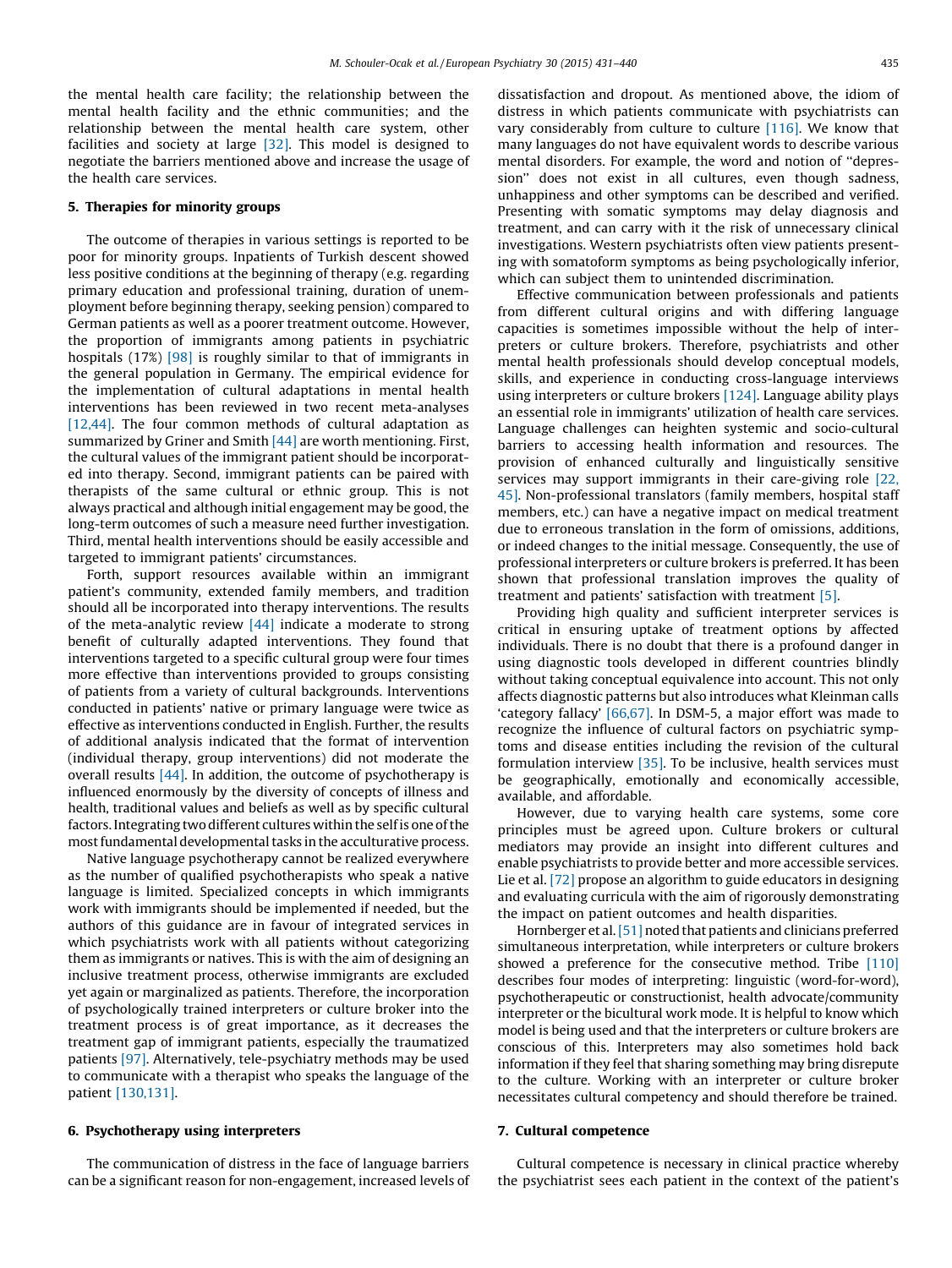culture as well as their own cultural values and prejudices [\[7,8,9,10,77,80,100,111,112\].](#page-7-0) Psychiatrists are experts in biomedicine; patients are experts in their own experience of distress. Thus, clinical encounters should be viewed as two-way learning encounters. To achieve this goal, Carpenter-Song et al. [\[23\]](#page-8-0) recommend that psychiatrists remain open and willing to seek clarification when presented with unusual or unfamiliar complaints. Nevertheless, resident physicians' self-reported preparedness to deliver cross-cultural care lags well behind preparedness in other clinical and technical areas [\[123\].](#page-9-0)

Clinically competent mental health professionals are interested in the patient's cultural biases and world view, knowing that these are strongly colored by cultural values, and are also aware of their own personal cultural strengths, weaknesses and prejudices which may affect their response to patients [\[58,65,](#page-8-0) [84,91,100,111,112,129\]](#page-8-0). Cultural competency constitutes cultural sensitivity, cultural empathy and cultural insight. Sensitivity means e.g. that clinicians must create an open and safe environment in which patients feel sufficiently comfortable to explore difficult and painful ideas and emotions [\[91\]](#page-9-0). A part of the training of cultural competence is the focus on providing psychiatrists an awareness of their own cultural identity and prejudices, their ability to question their own stereotypes, as well as their ability to show empathy across cultures [\[57,63\]](#page-8-0). Typically, psychiatrists acquire their knowledge through ''bed side'' training or inherit it from elder colleagues. Most of these psychiatrists have insight in the Western health systems. Cultural competence training may enable them to broaden their cultural horizon.

Cultural competence should be considered at both the individual/clinical level as well as at the institutional level [\[18,40,43,90,91,102,129\]](#page-8-0).

Competent treatment of minority patients requires that mental health professionals are open to understanding the similarities and differences between more traditional and modern Western approaches [\[7,8,18,57,77,100,101,129\].](#page-7-0) It is important to understand and emphasize that cultural competence is not a static phenomenon but a developmental process, which represents a continuum [\[29,57\].](#page-8-0) It must be remembered that cultural competency should be tempered with what has been termed ''cultural humility" [\[50,109\]](#page-8-0). Attaining a level of cultural proficiency indicates a level of cultural competence but this is not absolute and will need ongoing development.

On the other hand, institutional cultural competence requires not only the recognition of the barriers that exist to quality care at a systemic, organizational, and institutional level but also the elimination of these  $[6,16,40]$ . Some of these barriers are relatively straight forward, such as having insufficient professionals who speak the same language as the patient, lack of access to services via public transportation, restricted opening hours of a center, and so forth. Organizational cultural competence therefore necessitates appropriate changes [\[31,40,43,46,91,102\].](#page-8-0) Again, these principles must apply to all patients even though minority patients may have extra needs. Indeed, The National Culturally and Linguistically Appropriate Services (CLAS) Standards in Health and Health Care of the U.S. Department of Health and Human Services specify that centers must provide services in a linguistically accessible manner. Cultural competence at the level of the actual service can be understood to include efforts to make the community center more accessible and comfortable for minority patients through linguistically and culturally diverse staff [\[105\]](#page-9-0).

To increase cultural competence, the systems need to value diversity, assess their own cultural values, be aware of cultural interactions, incorporate cultural knowledge, and adjust service delivery accordingly. Health systems should mark themselves on the cultural competency continuum [\[29,46,57\]](#page-8-0). Cultural competence also includes access to suitable and professionally trained interpreters or culture brokers and a psychiatrist's ability to work with them. Cooperation with trained interpreters or bilingual professionals is of key importance but this may not always be possible due to limited resources. Another option is to use cultural mediators who can not only offer linguistic interpretation, but also mediate between health professionals and service users [\[93\]](#page-9-0).

Learning objectives can be derived from the seven core competencies of a physician as defined by the Canadian Medical Education Directions for Specialists (CanMEDS) roles framework with the tripartite model of attitudes, knowledge, and skills [\[41,62\].](#page-8-0) These roles are defined as medical expert, communicator, scholar, professional, collaborator, manager and health advocate. In this guidance paper we address the medical experts, namely the psychiatrists. Kirmayer et al. [\[62\]](#page-8-0) identified the following as core themes in a cultural psychiatry curriculum: culture and health, culture, illness and psychopathology, culture in clinical practice and culture and health care policy, services and systems. The learning objectives and teaching program must be adapted to the different psychiatric sub-specialty of cultural competence, which represents a comprehensive response to the mental health care needs of immigrant patients and requires knowledge, skills, and attitudes which can improve the effectiveness of psychiatric treatment [\[6,16,18,46,58,59,62,91\]](#page-7-0).

## 8. Cultural knowledge

Cognitive cultural competence, otherwise known as ''knowledge'', involves awareness of the various ways in which culture, immigration status, and race impact psychosocial development, psychopathology, and therapeutic transactions. It is not always possible to be fully cognisant of all the cultures one aims to serve but in this day and age it is possible to get the correct information from multiple sources. However, it is important to be mindful of the risks of stereotyping and as such of losing sight of the specific patient [\[20,27,62,65,82,91,111,112\].](#page-8-0)

#### 9. Cultural skills

Knowledge by itself is abstracted from the actual clinical context and is insufficient for the development of an effective therapeutic interaction [\[39,77,106\]](#page-8-0). Technical competence or skills are essential in applying the knowledge in the clinical context. These key skills include a proficiency in intercultural communication, the capacity to develop a therapeutic relationship with a culturally different patient, and the ability to adapt diagnosis and treatment in response to cultural differences between the psychiatrist and the patient [\[7,8,57,62,91,111,112\]](#page-7-0). The psychiatrists must learn how to act in their roles as medical experts. These skills explore the awareness of differences – but also similarities – between cultures and their role in the expression and explanation of mental distress. The nature of human cognition and perception helps us to recognize the impact of cultural filters on both oneself and on others. This then forms the basis for a flexible response that is adaptable to the cultural context of the patient [\[77,91,106\].](#page-9-0) The cultural formulation of the DSM-5 offers a way of understanding the cultural context of a patient's experience of illness, this being essential for effective diagnostic assessment and clinical management. Using the Cultural Formulation Interview (CFI) of the DSM-5, psychiatrists may obtain information during the mental health assessment about the impact of culture on key aspects of the patient's clinical presentation and care. The questions refer to four domains of assessment: cultural definition of the problem, perceptions of cause, context and support, cultural factors affecting self-coping and past help seeking, and cultural factors affecting current help seeking [\[35\]](#page-8-0). The training to deal with the issues,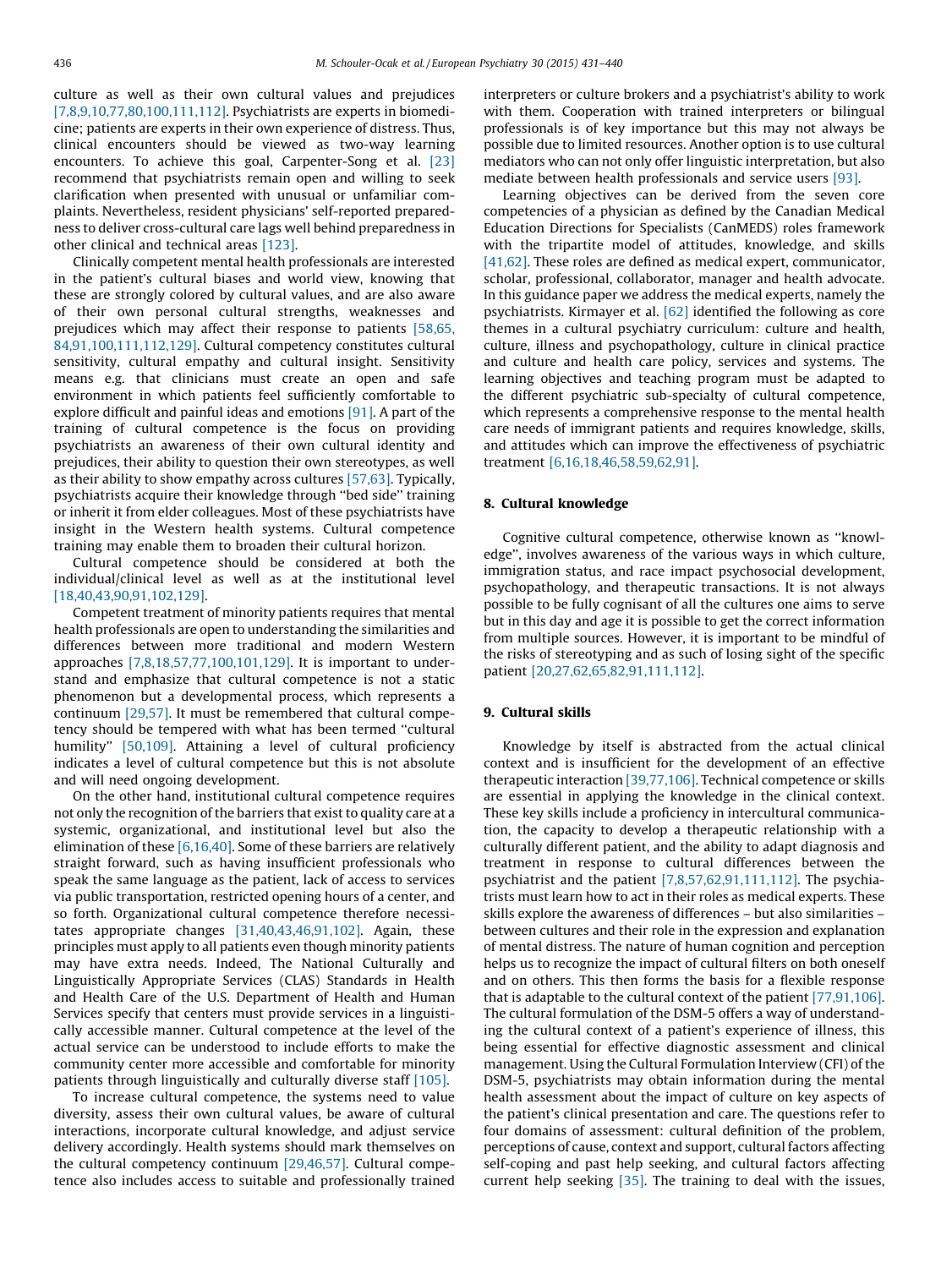which are mentioned in the Cultural Formulation and learning to use the CFI can increase the cultural competence substantially in the clinical practice of psychiatrists. Understanding psychopathology and formulating psychiatric diagnosis in immigrants could be facilitated by a dimensional approach, more then by a categorical approach [\[17,86\].](#page-8-0)

## 10. Cultural attitudes

Attitudes and beliefs which include personal prejudices will be affected by knowledge and will also affect behaviors [\[12,77,91\].](#page-7-0) Intercultural work requires psychiatrists to challenge their own perceptions of ''reality'', explore their own cultural identity, prejudices and biases, and to be willing to adapt to distinct cultural practices.

One of the strongest critiques of the notion of cultural competence is that it is an attainable end product, a sort of technical expertise that confers on the individual a resolved accreditation that will enable them to work effectively with peoples from all cultures [\[27,58,91\]](#page-8-0), which is learnable by cultural competence training.

#### 11. Components of cultural competency

We do not aim to provide a full list of competencies since different models exist and have been discussed elsewhere [\[12,62,111,112\].](#page-7-0) These highlight various different aspects and the authors who developed this guidance document found that most of the work has been carried out in the USA and Canada.

#### 11.1. For individuals

Cultural competence training must be presented to psychiatrists in the context of clinical practice and with organizational support if progress is to be made in decreasing ethnic disparities in care [\[117\]](#page-9-0). Cultural competency training can be provided by using cases and case note reviews, participant observation, cultural consultation where members of staff present cases and experts can advise them on specific cultural issues [\[87\].](#page-9-0) Interactive lectures and role play along with small group work can help staff understand the most effective ways of doing things and engaging patients. The key principles are related to clinical features such as listening carefully to the patient, eliciting the psychopathology in a culturally appropriate manner and assessing needs and suggesting changes in management while looking at the outcome. Reflective clinical practice is essential if these goals are to be achieved. Cultural knowledge will influence changes in attitudes and behaviors. Psychiatrists must acknowledge their own personal prejudices and try and deal with them. Avoiding assumptions and stereotyping to develop higher levels of empathy will produce better therapeutic engagement. Cultural empathy can transcend language barriers as most of the communication occurs at a nonverbal level. However, individual learning is not enough to guarantee a sensitive approach to diversity at the organizational level [\[16,26,62,111,112,117\]](#page-8-0).

#### 11.2. For organizations

Outcome indicators may be one way forward for measuring cultural sensitivity and cultural competency in an organization. Legal imperatives can lead to proper and prompt change especially when related to languages, monitoring for adherence and availability of culturally appropriate structures such as food, rooms for prayer and access to relevant cosmetics. Histories related to minority status should be taken into account while planning, developing and delivering services to groups that represent minorities and may well also be marginalized [\[62,111,112\].](#page-8-0) Anti-racist and anti-discriminatory policies must be in place [\[18\]](#page-8-0)...

## 12. Training

In a conference on ''Teaching as a competency'', 16 medical and non-medical educators from 10 different U.S. and Canadian organizations developed an initial draft in which they used the physician competencies (from the Accreditation Council for Graduate Medical Education [ACGME]) and the roles (from the Royal College's Canadian Medical Education Directives for Specialists [CanMEDS]) to define critical skills for medical educators [\[104\].](#page-9-0) In a further process, the authors then crossreferenced the competencies with educator roles, drawing from CanMEDS, to recognize role-specific skills. They underlined that the teaching as a competency framework promotes a culture of effective teaching and learning [\[104\].](#page-9-0) Beside cultural competence knowledge, skills and attitudes, we should be aware of a teaching competency of the educational leadership. It is also necessary to build local infrastructure to implement cultural competency training. This requires ongoing evaluation, meaning that a part of the implementation should be the development of a process to monitor the training. Accreditations and other methods of local monitoring can support and enhance the status of the ongoing process of the training [\[62\].](#page-8-0)

## 13. Recommendations

According to Appleby ''It is up to us to examine our attitudes and assumptions about patients from minority groups and to take up training in what is nowadays called cultural competence'' [\[4,p.](#page-7-0) [401\],](#page-7-0) [\[54\].](#page-8-0) It should be considered that even within the same culture there are likely to be variations in attitudes, knowledge, behaviors on the one hand and religious values and linguistic variations on the other [\[18\]](#page-8-0). Cultural sensitivity and culturally competent services are key concepts in mental health care services for minority groups. For other marginalized or special groups such as refugees or asylum seekers, specific targeted services may be needed, at least in the initial stages. Trainees' appreciation of their own background can prepare psychiatrists to respond effectively to the changing configurations of culture, ethnicity, and identity in contemporary health care settings. Furthermore, trainees have specialized cross-cultural psychiatric knowledge and skills, including treatment of refugees and immigrants, socio-cultural variables that influence the assessment and treatment of a wide range of psychiatric conditions, and a comfortable relationship with cultural dynamics that influence both the psychiatrist/patient relationship and collaboration with a wide range of mental health professionals [\[15,41,60–62,73,81,89\].](#page-7-0) A correlation between therapists' satisfaction with training and consultation, treatment acceptability, and the likelihood to use the treatment in the future was reported [\[49,103\]](#page-8-0). Way et al. [\[120\]](#page-9-0) reported a statistically significant increase in communication and interaction, respect for recipients of inpatient care, and increases in cultural competence levels.

Summing up, many recommendations are mentioned in the cited literature. The WPA guidance  $[8]$  and the EPA guidance  $[7]$ offer recommendations to policy makers, service providers and clinicians. The authors of this guidance agree with these recommendations. We acknowledge that according to the particular interests and issues of policy makers, service providers and psychiatrists, relevant training contents can vary. Focusing on cultural competency and training, we recommend the following:

• policy makers: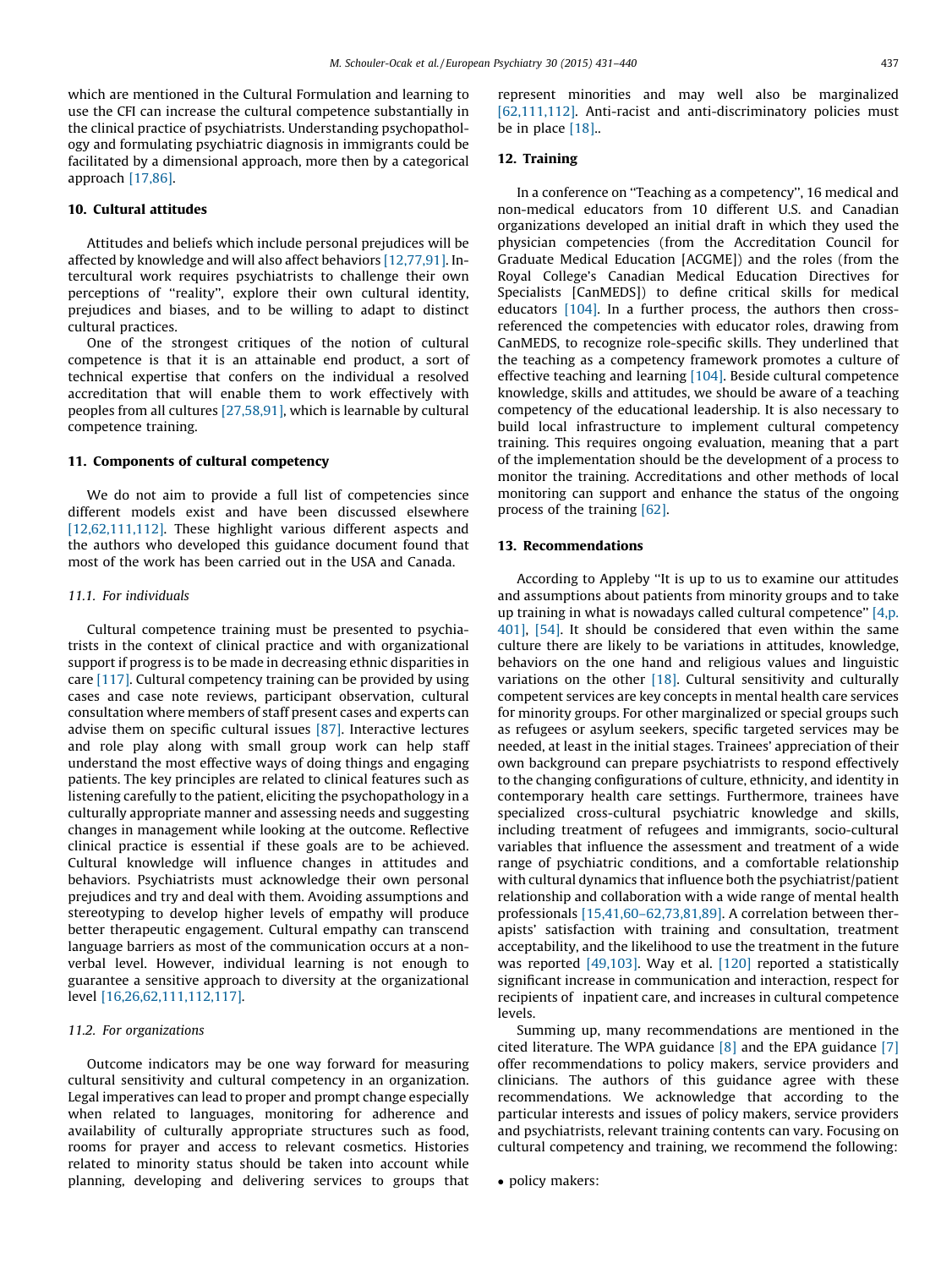- <span id="page-7-0"></span> mandatory policies should cover all minority groups, e.g. immigrants, asylum seekers, refugees,
- o integrated services should be the preferred norm with culturally specific resources allocated according to patients' needs,
- employment of culturally diverse mental health staff is advised,
- more quantitative and qualitative research on etiological factors, interventions and outcomes must be part of setting up services,
- $\circ$  policy makers must take a lead in ensuring that clear messages on equality and diversity are enshrined in the law with nondiscriminatory health policies;
- service providers:
	- $\circ$  the service providers must initiate a culture change within the institutions to make services culturally accessible and sensitive,
	- $\circ$  training all staff in cultural competency, cultural empathy and cultural sensitivity is an absolute must,
	- $\circ$  regular additional training must be part of continuing professional development for all staff,
	- providers should consider the option of employing culture brokers or cultural mediators as these can be of great benefit to both the clinical team and the local communities,
	- $\circ$  regular cross-cultural supervision must be made available directly or using tele-psychiatry,
	- $\circ$  culturally sensitive services such as food and physical spaces should be made available,
	- health education as well as prevention and mental health promotion must be a part of the overall services targeting minority groups,
	- $\circ$  information for immigrants by means of pamphlets in their preferred languages must be easily accessible and available,
	- $\circ$  the institutions should consider having a nominated lead psychiatrist who is responsible for cultural competency training and delivery,
- qualified interpreters or culture brokers should be available for patients who do not master the language of the host country;
- psychiatrists:
- training and ongoing education for all mental health professionals in understanding diagnosis, illness behaviors and culturally sensitive interventions must be mandatory when needed,
- ensuring quality standards for expert court opinions for minority groups in the context of criminal, civil and social law are available and employed in relevant settings,
- depending upon the needs of local community appropriate knowledge about culture-based medicine, culture-specific, illness-specific and migration-specific aspects must be offered to mental health professionals,
- $\circ$  information for minority groups in their preferred languages about their rights, psychiatric disorders, treatment options must be made available,
- cultural psychiatry should be an integral part of all curricula from undergraduate levels to continuing professional development,
- specific research dealing with the needs of minority groups must be encouraged and appropriately funded,
- psychiatrists must be aware of their own cultural biases, and have knowledge as to the use of interpreters or culture brokers, culturally different family structures, the effects of discrimination, exclusion, unemployment, intergenerational differences in acculturation, different explanations of illness, symptom presentations and treatment expectations, and idioms of distress,
- psychiatrists need to possess knowledge of culture and health, culture, illness and psychopathology, and culture in clinical practice.

#### 14. Conclusion

Cultural competency is at the heart of good clinical practice. It is as relevant to majority psychiatrists dealing with minority patients as it is for minority psychiatrists dealing with majority patients. Cultural competence involves professional values, which must include sensitivity, non-discrimination and responsiveness to the psychiatric needs of any patient. There are different models available for cultural competency training and these should be regularly used and also evaluated and properly adjusted if necessary. Cultural competency is ''everyone's business'', and in order to provide services, which are adequate for immigrant patients and their families' psychiatrists must take the lead in terms of both receiving cultural competence training and putting it into practice. Cultural competence is a multi-faceted skill. It is essential that a thorough evaluation of cultural competence training and cost-benefit analysis of the method be carried out in varying settings. This will enable us to learn how many resources can be saved and how much better patient engagement is. An exploration of idioms of distress, explanatory models and the use of other therapies such as complementary and alternative medicine can then be used to improve and provide efficient and efficacious services for minority groups. Responses from European countries rightly differ but we believe that the core principles as outlined here must be agreed to and employed in further service development.

## Disclosure of interest

The authors declare that they have no conflicts of interest concerning this article.

## References

- [1] Aichberger MC, [Schouler-Ocak](http://refhub.elsevier.com/S0924-9338(15)00056-5/sbref0660) M, Busch M, Mundt A, Nickels E, Heimann HM, et al. Depression in [middle-aged](http://refhub.elsevier.com/S0924-9338(15)00056-5/sbref0660) and older first generation migrants in Europe: results from the survey of health, ageing and [retirement](http://refhub.elsevier.com/S0924-9338(15)00056-5/sbref0660) in Europe (SHARE). Eur Psychiatry [2010;25\(8\):468–75.](http://refhub.elsevier.com/S0924-9338(15)00056-5/sbref0660)
- [2] American College of Clinical [Pharmacy,](http://refhub.elsevier.com/S0924-9338(15)00056-5/sbref0665) O'Connell MB, Jackson AN, Karaoui LR, Rodriguez de Bittner M, Chen AM, et al. Cultural [competency](http://refhub.elsevier.com/S0924-9338(15)00056-5/sbref0665) in health care and its [implications](http://refhub.elsevier.com/S0924-9338(15)00056-5/sbref0665) for pharmacy part 3B: emphasis on pharmacy education policy, procedures, and climate. Pharmacotherapy [2013;33\(12\):e368–81.](http://refhub.elsevier.com/S0924-9338(15)00056-5/sbref0665)
- [3] Andresen J. Cultural [competence](http://refhub.elsevier.com/S0924-9338(15)00056-5/sbref0670) and health care: Japanese, Korean, and Indian patients in the United States. J Cult Divers [2001;8\(4\):109–21.](http://refhub.elsevier.com/S0924-9338(15)00056-5/sbref0670)
- [4] Appleby L. Services for ethnic [minorities:](http://refhub.elsevier.com/S0924-9338(15)00056-5/sbref0675) a question of trust. Psychiatr Bull [2008;32:401–2](http://refhub.elsevier.com/S0924-9338(15)00056-5/sbref0675).
- [5] Bauer AM, Alegría M. Impact of patient language [proficiency](http://refhub.elsevier.com/S0924-9338(15)00056-5/sbref0680) and interpreter service use on the quality of [psychiatric](http://refhub.elsevier.com/S0924-9338(15)00056-5/sbref0680) care: a systematic review. Psychiatr Serv [2010;61\(8\):765–73](http://refhub.elsevier.com/S0924-9338(15)00056-5/sbref0680).
- [6] Betancourt JR, Green AR, Carrillo JE, et al:. Cultural [competence](http://refhub.elsevier.com/S0924-9338(15)00056-5/sbref0685) and health care disparities: key [perspectives](http://refhub.elsevier.com/S0924-9338(15)00056-5/sbref0685) and trends. Health Affairs 2005;24: [499–505](http://refhub.elsevier.com/S0924-9338(15)00056-5/sbref0685).
- [7] Bhugra D, Gupta S, [Schouler-Ocak](http://refhub.elsevier.com/S0924-9338(15)00056-5/sbref0690) M, Graeff-Calliess I, Deakin NA, Qureshi A, et al. EPA Guidance mental health care of migrants. Eur [Psychiatry](http://refhub.elsevier.com/S0924-9338(15)00056-5/sbref0690) [2014;29\(2\):107–15](http://refhub.elsevier.com/S0924-9338(15)00056-5/sbref0690).
- [8] Bhugra D, Gupta S, Bhui K, Craig T, Dogra N, Ingleby JD, et al. WPA [guidance](http://refhub.elsevier.com/S0924-9338(15)00056-5/sbref0695) on mental health and mental health care in migrants. World [Psychiatry](http://refhub.elsevier.com/S0924-9338(15)00056-5/sbref0695) [2011;10\(1\):2–10](http://refhub.elsevier.com/S0924-9338(15)00056-5/sbref0695).
- [9] Bhugra D, Becker M. Migration, cultural [bereavement](http://refhub.elsevier.com/S0924-9338(15)00056-5/sbref0700) and cultural identity. World Psychiatry [2005;4:18–24](http://refhub.elsevier.com/S0924-9338(15)00056-5/sbref0700).
- [10] Bhugra D. Migration and mental health. Acta Psychiatr Scand [2004;109\(4\):](http://refhub.elsevier.com/S0924-9338(15)00056-5/sbref0705) [243–58.](http://refhub.elsevier.com/S0924-9338(15)00056-5/sbref0705)
- [11] Bhugra D, [Mastrogianni](http://refhub.elsevier.com/S0924-9338(15)00056-5/sbref0710) A. Globalisation and mental disorders. Overview with relation to depression. Br J Psychiatry [2004;184:10–20.](http://refhub.elsevier.com/S0924-9338(15)00056-5/sbref0710)
- [12] Bhui K, Warfa N, Edonya P, McKenzie K, Bhugra D. Cultural [competence](http://refhub.elsevier.com/S0924-9338(15)00056-5/sbref0715) in mental health care: a review of model [evaluations.](http://refhub.elsevier.com/S0924-9338(15)00056-5/sbref0715) BMC Health Serv Res  $2007:7-15$
- [13] Bhui K, Abdi A, Abdi M, Pereira S, Dualeh M, Robertson D, et al. [Traumatic](http://refhub.elsevier.com/S0924-9338(15)00056-5/sbref0720) events, migration [characteristics](http://refhub.elsevier.com/S0924-9338(15)00056-5/sbref0720) and psychiatric symptoms among Somali [refugees-preliminary](http://refhub.elsevier.com/S0924-9338(15)00056-5/sbref0720) communication. Soc Psychiatry Psychiatr Epidemiol [2003;38\(1\):35–43.](http://refhub.elsevier.com/S0924-9338(15)00056-5/sbref0720)
- [14] Bhui K, Ascoli M, Nuamh O. The place of race and racism in [cultural](http://refhub.elsevier.com/S0924-9338(15)00056-5/sbref0725) competence: what can we learn from the English [experience](http://refhub.elsevier.com/S0924-9338(15)00056-5/sbref0725) about the narratives of evidence and argument? Transcult Psychiatry [2012;49\(2\):185–205.](http://refhub.elsevier.com/S0924-9338(15)00056-5/sbref0725)
- [15] Boehnlein JK, Leung PK, Kinzie JD. [Cross-cultural](http://refhub.elsevier.com/S0924-9338(15)00056-5/sbref0730) psychiatric residency training: the Oregon experience. Acad Psychiatry [2008;32\(4\):299–305](http://refhub.elsevier.com/S0924-9338(15)00056-5/sbref0730).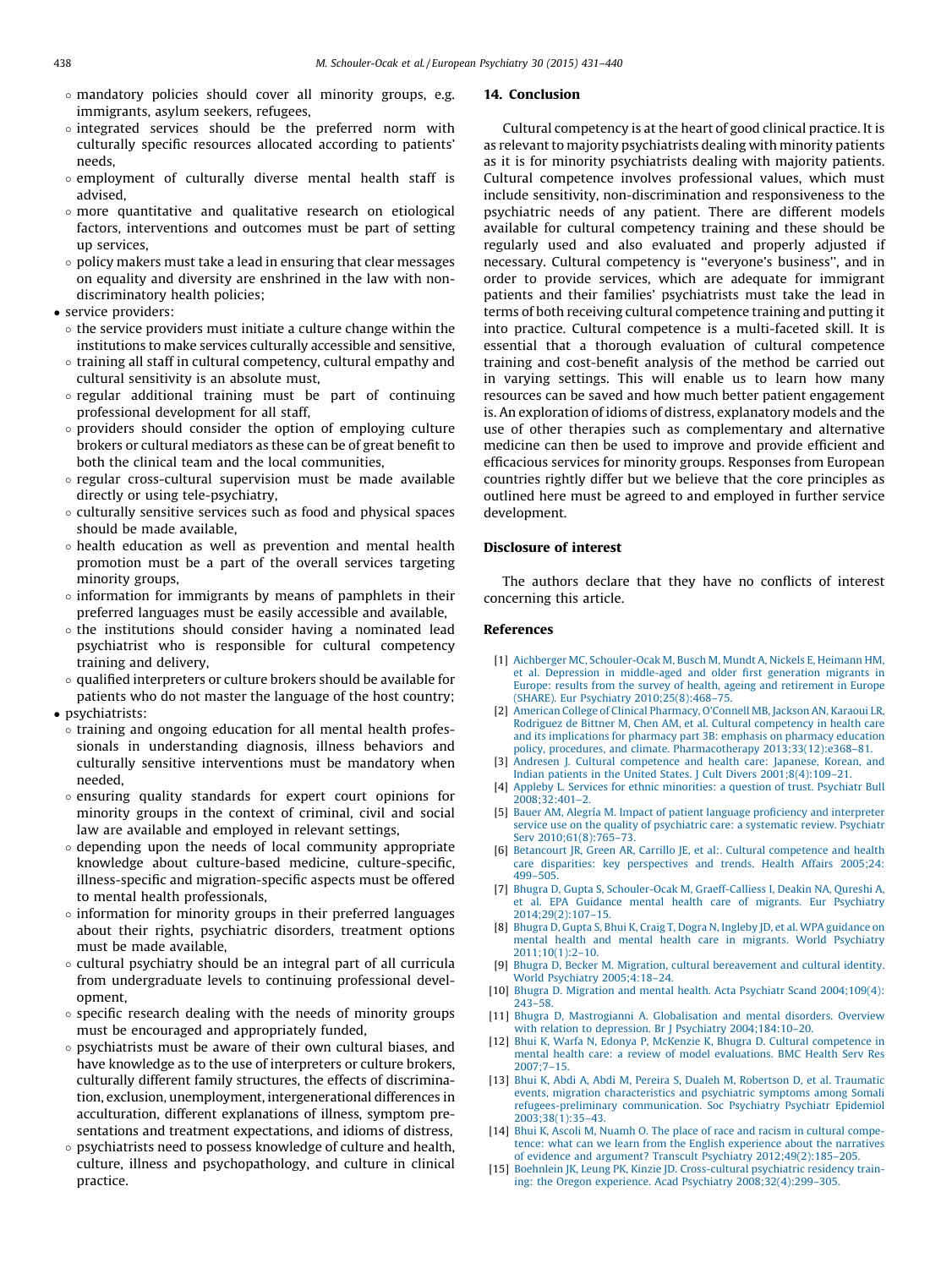- <span id="page-8-0"></span>[16] Brach C, Fraser I. Can cultural [competency](http://refhub.elsevier.com/S0924-9338(15)00056-5/sbref0735) reduce racial and ethnic health [disparities?](http://refhub.elsevier.com/S0924-9338(15)00056-5/sbref0735) A review and conceptual model. Med Care Res Rev 2000;57: [181–217.](http://refhub.elsevier.com/S0924-9338(15)00056-5/sbref0735)
- [17] Braca M, Berardi D, [Mencacci](http://refhub.elsevier.com/S0924-9338(15)00056-5/sbref0740) E, Belvederi Murri M, Mimmi S, Allegri F, et al. Understanding psychopathology in migrants: a mixed [categorical-dimen](http://refhub.elsevier.com/S0924-9338(15)00056-5/sbref0740)sional approach. Int J Soc Psychiatry 2014;60(3):243-53.
- [18] Brannigan MC. Connecting the dots in cultural [competency:](http://refhub.elsevier.com/S0924-9338(15)00056-5/sbref0745) institutional strategies and conceptual caveats. Camb Q Health Ethics [2008;17\(2\):173–84.](http://refhub.elsevier.com/S0924-9338(15)00056-5/sbref0745)
- [19] Bursztein LC, Makinen IH, Apter A, De Leo D, Kerkhof A, [Lonnqvist](http://refhub.elsevier.com/S0924-9338(15)00056-5/sbref0750) J. Attempted suicide among [immigrants](http://refhub.elsevier.com/S0924-9338(15)00056-5/sbref0750) in European countries: an international perspective. Soc Psychiatry Psychiatr Epidemiol [2012;47\(2\):241–51](http://refhub.elsevier.com/S0924-9338(15)00056-5/sbref0750).
- [20] Buscemi CP, Williams C, Tappen RM, Blais K. [Acculturation](http://refhub.elsevier.com/S0924-9338(15)00056-5/sbref0755) and health status among Hispanic American elders. J Transcult Nurs [2012;23\(3\):229–36.](http://refhub.elsevier.com/S0924-9338(15)00056-5/sbref0755)
- [21] Butow PN, Aldridge L, Bell ML, Sze M, [Eisenbruch](http://refhub.elsevier.com/S0924-9338(15)00056-5/sbref0760) M, Jefford M, et al. Inferior [health-related](http://refhub.elsevier.com/S0924-9338(15)00056-5/sbref0760) quality of life and psychological well-being in immigrant cancer survivors: a [population-based](http://refhub.elsevier.com/S0924-9338(15)00056-5/sbref0760) study. Eur J Cancer 2013;49(8): [1948–56.](http://refhub.elsevier.com/S0924-9338(15)00056-5/sbref0760)
- [22] Butow PN, Lobb E, Jefford M, Goldstein D, [Eisenbruch](http://refhub.elsevier.com/S0924-9338(15)00056-5/sbref0765) M, Girgis A, et al. A bridge between cultures: interpreters' perspectives of [consultations](http://refhub.elsevier.com/S0924-9338(15)00056-5/sbref0765) with migrant oncology patients. Support Care Cancer [2012;20\(2\):235–44.](http://refhub.elsevier.com/S0924-9338(15)00056-5/sbref0765)
- [23] [Carpenter-Song](http://refhub.elsevier.com/S0924-9338(15)00056-5/sbref0770) EA, Nordquest Schwallie M, Longhofer J. Cultural competence [reexamined:](http://refhub.elsevier.com/S0924-9338(15)00056-5/sbref0770) critique and directions for the future. Psychiatr Serv [2007;58\(10\):1362–5](http://refhub.elsevier.com/S0924-9338(15)00056-5/sbref0770).
- [24] Carta MG, Bernal M, Hardoy MC, [Haro-Abad](http://refhub.elsevier.com/S0924-9338(15)00056-5/sbref0775) JM. Report on the Mental Health in Europe Working Group. [Migration](http://refhub.elsevier.com/S0924-9338(15)00056-5/sbref0775) and mental health in Europe (the state of the mental health in Europe working group: [appendix](http://refhub.elsevier.com/S0924-9338(15)00056-5/sbref0775) 1). Clin Pract Epidemiol Ment Health [2005;1:13](http://refhub.elsevier.com/S0924-9338(15)00056-5/sbref0775).
- [25] Cattacin S, Chimienti M, et al. Difference [sensitivity](http://refhub.elsevier.com/S0924-9338(15)00056-5/sbref0780) in the field of migration and health. National policies [compared.](http://refhub.elsevier.com/S0924-9338(15)00056-5/sbref0780) Geneva: Working Paper No. 1 of the [Department](http://refhub.elsevier.com/S0924-9338(15)00056-5/sbref0780) of sociology of the University of Geneva; 2007.
- [26] Celik H, Abma TA, Klinge I, [Widdershoven](http://refhub.elsevier.com/S0924-9338(15)00056-5/sbref0785) GA. Process evaluation of a diversity training [program:](http://refhub.elsevier.com/S0924-9338(15)00056-5/sbref0785) the value of a mixed method strategy. Eval Program Plann [2012;35\(1\):54–65](http://refhub.elsevier.com/S0924-9338(15)00056-5/sbref0785).
- [27] Chiarenza A. [Developments](http://refhub.elsevier.com/S0924-9338(15)00056-5/sbref0790) in the concept of cultural competence. In: Ingleby D, Chiarenza A, Devillé W, Kotsioni I, editors. [Inequalities](http://refhub.elsevier.com/S0924-9338(15)00056-5/sbref0790) in health care for migrants and ethnic [minorities.](http://refhub.elsevier.com/S0924-9338(15)00056-5/sbref0790) Antwerp: Garant; 2012. p. [66–81](http://refhub.elsevier.com/S0924-9338(15)00056-5/sbref0790).
- [28] Chiarenza A, Robinson J, Spilker R, HPH TF MFCCH Task Force on migrantfriendly, culturally competent health care: developing standards for assessing equity of access, quality of health care for migrants, other vulnerable groups. Workshop of the Task Force MFCCH. Turku: International HPH Conference; 1st–3rd June 2011 [last access: 06.02.2012[\]http://www.ausl.](http://www.ausl.re.it/HPH/FRONTEND/Home/DocumentViewer.aspx?document_id=1151) [re.it/HPH/FRONTEND/Home/DocumentViewer.aspx?document\\_id=1151](http://www.ausl.re.it/HPH/FRONTEND/Home/DocumentViewer.aspx?document_id=1151).
- [29] Cross T, Bazon B, Isaacs. Towards a culturally [competent](http://refhub.elsevier.com/S0924-9338(15)00056-5/sbref0800) system of care, volume I. Washington DC: Georgetown University Child [Development](http://refhub.elsevier.com/S0924-9338(15)00056-5/sbref0800) Center, CASSP [Technical](http://refhub.elsevier.com/S0924-9338(15)00056-5/sbref0800) Assitance center; 1989.
- [30] Crumlish N, O'Rourke K. A systematic review of [treatments](http://refhub.elsevier.com/S0924-9338(15)00056-5/sbref0805) for post-traumatic stress disorder among refugees and [asylum-seekers.](http://refhub.elsevier.com/S0924-9338(15)00056-5/sbref0805) J Nerv Ment Dis [2010;198\(4\):237–51](http://refhub.elsevier.com/S0924-9338(15)00056-5/sbref0805).
- [31] Dastjerdi M. The case of Iranian [immigrants](http://refhub.elsevier.com/S0924-9338(15)00056-5/sbref0810) in the greater Toronto area: a [qualitative](http://refhub.elsevier.com/S0924-9338(15)00056-5/sbref0810) study. Int J Equity Health 2012;11:9.
- [32] De Jong, Van Ommeren M. Mental health services in a [multicultural](http://refhub.elsevier.com/S0924-9338(15)00056-5/sbref0815) society: [interculturalization](http://refhub.elsevier.com/S0924-9338(15)00056-5/sbref0815) and its quality surveillance. Transcult Psychiatry [2005;42\(3\):437–56](http://refhub.elsevier.com/S0924-9338(15)00056-5/sbref0815).
- [33] [http://de.statista.com/statistik/daten/studie/73995/umfrage/](http://de.statista.com/statistik/daten/studie/73995/umfrage/auslaenderanteil-an-derbevoelkerung-der-laender-der-eu27/) [auslaenderanteil-an-derbevoelkerung-der-laender-der-eu27/.](http://de.statista.com/statistik/daten/studie/73995/umfrage/auslaenderanteil-an-derbevoelkerung-der-laender-der-eu27/)
- [34] Devillé W, [Greacen](http://refhub.elsevier.com/S0924-9338(15)00056-5/sbref0825) T, Bogic M, Dauvrin M, Dias S, Gaddini A, et al. Health care for [immigrants](http://refhub.elsevier.com/S0924-9338(15)00056-5/sbref0825) in Europe: is there still consensus among country experts about [principles](http://refhub.elsevier.com/S0924-9338(15)00056-5/sbref0825) of good practice? A Delphi study. BMC Public Health [2011;11:699](http://refhub.elsevier.com/S0924-9338(15)00056-5/sbref0825).
- [35] American Psychiatric Association. [Diagnostical](http://refhub.elsevier.com/S0924-9338(15)00056-5/sbref0830) and Statistical Manual of Mental Disorders, Fifth Edition DSM V, [Washington](http://refhub.elsevier.com/S0924-9338(15)00056-5/sbref0830) DC, London, England: American Psychiatric [Publishing;](http://refhub.elsevier.com/S0924-9338(15)00056-5/sbref0830) 2013.
- [36] Echeverri M, [Brookover](http://refhub.elsevier.com/S0924-9338(15)00056-5/sbref0835) C, Kennedy K. Factor analysis of a modified version of the California Brief [Multicultural](http://refhub.elsevier.com/S0924-9338(15)00056-5/sbref0835) Competence Scale with minority pharmacy students. Adv Health Sci Educ Theory Pract [2011;16\(5\):609–26](http://refhub.elsevier.com/S0924-9338(15)00056-5/sbref0835).
- [37] Eisenbruch M. From [post-traumatic](http://refhub.elsevier.com/S0924-9338(15)00056-5/sbref0840) stress disorder to cultural bereavement: diagnosis of Southeast Asian refugees. Soc Sci Med [1991;33:673–80.](http://refhub.elsevier.com/S0924-9338(15)00056-5/sbref0840)
- [38] European [Commission;](http://refhub.elsevier.com/S0924-9338(15)00056-5/sbref0845) 2009. [39] Flores G. Culture and the [patient-physician](http://refhub.elsevier.com/S0924-9338(15)00056-5/sbref0850) relationship: achieving cultural
- competency in health care. J Pediatr [2000;136\(1\):14–23](http://refhub.elsevier.com/S0924-9338(15)00056-5/sbref0850).
- [40] Fung K, Lo HT, Srivastava R, Andermann L. [Organizational](http://refhub.elsevier.com/S0924-9338(15)00056-5/sbref0855) cultural competence [consultation](http://refhub.elsevier.com/S0924-9338(15)00056-5/sbref0855) to a mental health institution. Transcult Psychiatry [2012;49\(2\):165–84](http://refhub.elsevier.com/S0924-9338(15)00056-5/sbref0855).
- [41] Fung K, [Andermann](http://refhub.elsevier.com/S0924-9338(15)00056-5/sbref0860) L, Zaretsky A, Lo HT. An integrative approach to cultural [competence](http://refhub.elsevier.com/S0924-9338(15)00056-5/sbref0860) in the psychiatric curriculum. Acad Psychiatry 2008;32(4): [272–82.](http://refhub.elsevier.com/S0924-9338(15)00056-5/sbref0860)
- [42] [Gerritsen](http://refhub.elsevier.com/S0924-9338(15)00056-5/sbref0865) AA, Bramsen I, Devillé W, van Willigen LH, Hovens JE, van der Ploeg HM. Use of health care services by Afghan, Iranian, and Somali [refugees](http://refhub.elsevier.com/S0924-9338(15)00056-5/sbref0865) and asylum seekers living in The [Netherlands.](http://refhub.elsevier.com/S0924-9338(15)00056-5/sbref0865) Eur J Public Health 2006;16(4): [394–9](http://refhub.elsevier.com/S0924-9338(15)00056-5/sbref0865).
- [43] Gregory Jr H, Van Orden O, Jordan L, Portnoy GA, Welsh E, [Betkowski](http://refhub.elsevier.com/S0924-9338(15)00056-5/sbref0870) J, et al. New directions in capacity building: [incorporating](http://refhub.elsevier.com/S0924-9338(15)00056-5/sbref0870) cultural competence into the interactive systems framework. Am J [Community](http://refhub.elsevier.com/S0924-9338(15)00056-5/sbref0870) Psychol 2012;50 [\(3–4\):321–33.](http://refhub.elsevier.com/S0924-9338(15)00056-5/sbref0870)
- [44] Griner D, Smith TB. Culturally adapted mental health [intervention:](http://refhub.elsevier.com/S0924-9338(15)00056-5/sbref0875) a metaanalytic review. Psychotherapy (Chic) [2006;\(43\):531–48](http://refhub.elsevier.com/S0924-9338(15)00056-5/sbref0875).
- [45] Gulati S, Watt L, Shaw N, Sung L, [Poureslami](http://refhub.elsevier.com/S0924-9338(15)00056-5/sbref0880) IM, Klaassen R, et al. Communication and language challenges [experienced](http://refhub.elsevier.com/S0924-9338(15)00056-5/sbref0880) by Chinese and South Asian immigrant parents of children with cancer in Canada: [implications](http://refhub.elsevier.com/S0924-9338(15)00056-5/sbref0880) for health services delivery. Pediatr Blood Cancer [2012;58\(4\):572–8](http://refhub.elsevier.com/S0924-9338(15)00056-5/sbref0880).
- [46] Harris TL, McQuery J, Raab B, Elmore S. [Multicultural](http://refhub.elsevier.com/S0924-9338(15)00056-5/sbref0885) psychiatric education: using the DSM-IV-TR Outline for Cultural [Formulation](http://refhub.elsevier.com/S0924-9338(15)00056-5/sbref0885) to improve resident cultural competence. Acad Psychiatry [2008;32\(4\):306–12](http://refhub.elsevier.com/S0924-9338(15)00056-5/sbref0885).
- [47] Heinz A, Kluge U. Mental health in different groups of [migrants](http://refhub.elsevier.com/S0924-9338(15)00056-5/sbref0890) and ethnic minority within Europe and beyond: regional and [cross-national](http://refhub.elsevier.com/S0924-9338(15)00056-5/sbref0890) challenges and approaches in research, practice and training. Eur Psychiatry [2012;27\(2\):](http://refhub.elsevier.com/S0924-9338(15)00056-5/sbref0890) [S1–3.](http://refhub.elsevier.com/S0924-9338(15)00056-5/sbref0890)
- [48] Hickling FW, Paisley V. Issues of clinical and cultural [competence](http://refhub.elsevier.com/S0924-9338(15)00056-5/sbref0895) in Caribbean migrants. Transcult Psychiatry [2012;49\(2\):223–44](http://refhub.elsevier.com/S0924-9338(15)00056-5/sbref0895).
- [49] [Hoagwood](http://refhub.elsevier.com/S0924-9338(15)00056-5/sbref0900) KE, Kelleher K, Murray LK, Jensen PS. Integrated Services Program Task Force. [Implementation](http://refhub.elsevier.com/S0924-9338(15)00056-5/sbref0900) of evidence-based practices for children in four countries: a project of the World Psychiatric [Association.](http://refhub.elsevier.com/S0924-9338(15)00056-5/sbref0900) Rev Bras Psiquiatr [2006;28\(1\):59–66.](http://refhub.elsevier.com/S0924-9338(15)00056-5/sbref0900)
- [50] Hoke MM, Robbins LK. Continuing the cultural [competency](http://refhub.elsevier.com/S0924-9338(15)00056-5/sbref0905) journey through exploration of [knowledge,](http://refhub.elsevier.com/S0924-9338(15)00056-5/sbref0905) attitudes, and skills with advanced practice psychiatric nursing students: an exemplar. Nurs Clin North Am [2011;46\(2\).](http://refhub.elsevier.com/S0924-9338(15)00056-5/sbref0905) [201–5,](http://refhub.elsevier.com/S0924-9338(15)00056-5/sbref0905) vi.
- [51] [Hornberger](http://refhub.elsevier.com/S0924-9338(15)00056-5/sbref0910) JC, Gibson Jr CD, Wood W, [Dequeldre](http://refhub.elsevier.com/S0924-9338(15)00056-5/sbref0910) C, Corso I, Palla B, et al. Eliminating language barriers for [non-English-speaking](http://refhub.elsevier.com/S0924-9338(15)00056-5/sbref0910) patients. Med Care [1996;34\(8\):845–56.](http://refhub.elsevier.com/S0924-9338(15)00056-5/sbref0910)
- [52] Hovey JD. [Acculturative](http://refhub.elsevier.com/S0924-9338(15)00056-5/sbref0915) stress, depression, and suicidal ideation among Central American immigrants. Suicide Life Threat Behav [2000;30:125–39.](http://refhub.elsevier.com/S0924-9338(15)00056-5/sbref0915)
- [53] Hultsjö S, Hjelm K. [Immigrants](http://refhub.elsevier.com/S0924-9338(15)00056-5/sbref0920) in emergency care: Swedish health care staff's experiences. Int Nurs Rev [2005;52\(4\):276–85](http://refhub.elsevier.com/S0924-9338(15)00056-5/sbref0920).
- [54] Idemudia ES, Williams JK, Wyatt GE. Migration [challenges](http://refhub.elsevier.com/S0924-9338(15)00056-5/sbref0925) among Zimbabwean refugees before, during and post arrival in South Africa. J Inj [Violence](http://refhub.elsevier.com/S0924-9338(15)00056-5/sbref0925) Res [2013;5\(1\):17–27](http://refhub.elsevier.com/S0924-9338(15)00056-5/sbref0925).
- [55] Jain G, Mazhar MN, Uga A, Punwani M, Broquet KE. [Systems-based](http://refhub.elsevier.com/S0924-9338(15)00056-5/sbref0930) aspects in the training of IMG or previously trained residents: [comparison](http://refhub.elsevier.com/S0924-9338(15)00056-5/sbref0930) of psychiatry residency training in the United States, Canada, the United [Kingdom,](http://refhub.elsevier.com/S0924-9338(15)00056-5/sbref0930) India, and Nigeria. Acad Psychiatry [2012;36\(4\):307–15](http://refhub.elsevier.com/S0924-9338(15)00056-5/sbref0930).
- [56] Johnsen BH, Meeus P, Meling J, Rogde T, Eid J, [Esepevik](http://refhub.elsevier.com/S0924-9338(15)00056-5/sbref0935) R, et al. Cultural differences in emotional [intelligence](http://refhub.elsevier.com/S0924-9338(15)00056-5/sbref0935) among top officers on board merchant ships. Int Marit Health [2012;63\(2\):90–5.](http://refhub.elsevier.com/S0924-9338(15)00056-5/sbref0935)
- [57] Kastrup M. Staff [competence](http://refhub.elsevier.com/S0924-9338(15)00056-5/sbref0940) in dealing with traditional approaches. Eur Psychiary [2008;23\(1\):59–68](http://refhub.elsevier.com/S0924-9338(15)00056-5/sbref0940).
- [58] Kirmayer LJ. Rethinking cultural [competence.](http://refhub.elsevier.com/S0924-9338(15)00056-5/sbref0945) Transcult Psychiatry 2012;49(2): [149–64](http://refhub.elsevier.com/S0924-9338(15)00056-5/sbref0945).
- [59] Kirmayer LJ. Cultural competence and [evidence-based](http://refhub.elsevier.com/S0924-9338(15)00056-5/sbref0950) practice in mental health: epistemic [communities](http://refhub.elsevier.com/S0924-9338(15)00056-5/sbref0950) and the politics of pluralism. Soc Sci Med [2012;75:249–56.](http://refhub.elsevier.com/S0924-9338(15)00056-5/sbref0950)
- [60] Kirmayer LJ, Rousseau C, Guzder J, Jarvis GE. Training [clinicians](http://refhub.elsevier.com/S0924-9338(15)00056-5/sbref0955) in cultural psychiatry: a Canadian perspective. Acad Psychiatry [2008;32\(4\):313–9](http://refhub.elsevier.com/S0924-9338(15)00056-5/sbref0955).
- [61] Kirmayer LJ, Rousseau C, Corin E, Groleau D. Training [researchers](http://refhub.elsevier.com/S0924-9338(15)00056-5/sbref0960) in cultural psychiatry: the [McGill-CIHR](http://refhub.elsevier.com/S0924-9338(15)00056-5/sbref0960) Strategic Training Program. Acad Psychiatry  $2008:32(4):320-6$
- [62] Kirmayer LJ, Fung K, Rousseau C, Lo HT, Menzies P, Guzder J, et al. [Guidelines](http://refhub.elsevier.com/S0924-9338(15)00056-5/sbref0965) for training in cultural [psychiatry](http://refhub.elsevier.com/S0924-9338(15)00056-5/sbref0965) – position paper. Canadian J Psychiatry  $2012:57(3):1-17$
- [63] Kirmayer LJ. Embracing uncertainty as a path to [competence:](http://refhub.elsevier.com/S0924-9338(15)00056-5/sbref0970) cultural safety, empathy, and alterity in clinical training. Cult Med Psychiatry [2013;37\(2\):](http://refhub.elsevier.com/S0924-9338(15)00056-5/sbref0970) [365–72.](http://refhub.elsevier.com/S0924-9338(15)00056-5/sbref0970)
- [64] [Kleinman](http://refhub.elsevier.com/S0924-9338(15)00056-5/sbref0975) A. Epilogue. Mental health in different groups of migrants and ethnic minority in Europe and beyond. Eur Psychiatry [2012;27\(2\):S81–2](http://refhub.elsevier.com/S0924-9338(15)00056-5/sbref0975).
- [65] Kleinman A, Benson P. [Anthropology](http://refhub.elsevier.com/S0924-9338(15)00056-5/sbref0980) in the clinic: the problem of cultural competency and how to fix it. PLoS Med [2006;3\(10\):e294.](http://refhub.elsevier.com/S0924-9338(15)00056-5/sbref0980)
- [66] Kleinman A. Rethinking [psychiatry–from](http://refhub.elsevier.com/S0924-9338(15)00056-5/sbref0985) cultural category to personal expe[rience.](http://refhub.elsevier.com/S0924-9338(15)00056-5/sbref0985) New York: Free Press; 1988.
- [67] Kleinman A. Major conceptual and research issues for cultural [\(anthropolog](http://refhub.elsevier.com/S0924-9338(15)00056-5/sbref0990)ical) psychiatry. Cult Med Psychiatry [1980;4\(1\):3–23.](http://refhub.elsevier.com/S0924-9338(15)00056-5/sbref0990)
- [68] Knipper M. Joining [ethnography](http://refhub.elsevier.com/S0924-9338(15)00056-5/sbref0995) and history in cultural competence training. Cult Med Psychiatry [2013;37:373–84](http://refhub.elsevier.com/S0924-9338(15)00056-5/sbref0995).
- [69] Laban CJ, Gernaat HBPE, [Komproe](http://refhub.elsevier.com/S0924-9338(15)00056-5/sbref1000) IH, Van Tweel I, De Jong JTVM. Post migration living problems and common [psychiatric](http://refhub.elsevier.com/S0924-9338(15)00056-5/sbref1000) disorders in Iraqi asylum seekers in the Netherlands. J Nerv Ment Dis [2005;193:825–32](http://refhub.elsevier.com/S0924-9338(15)00056-5/sbref1000).
- [70] Laban CJ, [Komproe](http://refhub.elsevier.com/S0924-9338(15)00056-5/sbref1005) IH, Gernaat HBPE, De Jong JTVM. Impact of a long asylum [procedure](http://refhub.elsevier.com/S0924-9338(15)00056-5/sbref1005) on quality of life, disability and physical health in Iraqi asylum seekers in the [Netherlands.](http://refhub.elsevier.com/S0924-9338(15)00056-5/sbref1005) Soc Psychiatry Psychiatr Epidemiol 2008;43: [507–15.](http://refhub.elsevier.com/S0924-9338(15)00056-5/sbref1005)
- [71] [Lederbogen](http://refhub.elsevier.com/S0924-9338(15)00056-5/sbref1010) F, et al. City living and urban upbringing affect neural social stress processing in humans. Nature [2011;474:498–501.](http://refhub.elsevier.com/S0924-9338(15)00056-5/sbref1010)
- [72] Lie DA, Lee-Rey E, Gomez A, [Bereknyei](http://refhub.elsevier.com/S0924-9338(15)00056-5/sbref1015) S, [Braddock](http://refhub.elsevier.com/S0924-9338(15)00056-5/sbref1015) 3rd CH. Does cultural competency training of health [professionals](http://refhub.elsevier.com/S0924-9338(15)00056-5/sbref1015) improve patient outcomes? A [systematic](http://refhub.elsevier.com/S0924-9338(15)00056-5/sbref1015) review and proposed algorithm for future research. J Gen Intern Med [2011;26\(3\):317–25](http://refhub.elsevier.com/S0924-9338(15)00056-5/sbref1015).
- [73] Lim RF, Luo JS, Suo S, Hales RE. Diversity initiatives in academic [psychiatry:](http://refhub.elsevier.com/S0924-9338(15)00056-5/sbref1020) applying cultural competence. Acad Psychiatry [2008;32\(4\):283–90](http://refhub.elsevier.com/S0924-9338(15)00056-5/sbref1020).
- [74] Lindert J, [Schouler-Ocak](http://refhub.elsevier.com/S0924-9338(15)00056-5/sbref1025) M, Heinz A, Priebe S. Mental health and health care consumption among migrants in Europe. Eur Psychiatry [2008;23\(1\):14–20.](http://refhub.elsevier.com/S0924-9338(15)00056-5/sbref1025)
- [75] [Livingston](http://refhub.elsevier.com/S0924-9338(15)00056-5/sbref1030) G, Leavey G, Kitchen G, Manela M, Sembhi S, Katona C. Mental health of migrant elders - the Islington study. Br J [Psychiatry](http://refhub.elsevier.com/S0924-9338(15)00056-5/sbref1030) 2001;179: [361–6](http://refhub.elsevier.com/S0924-9338(15)00056-5/sbref1030).